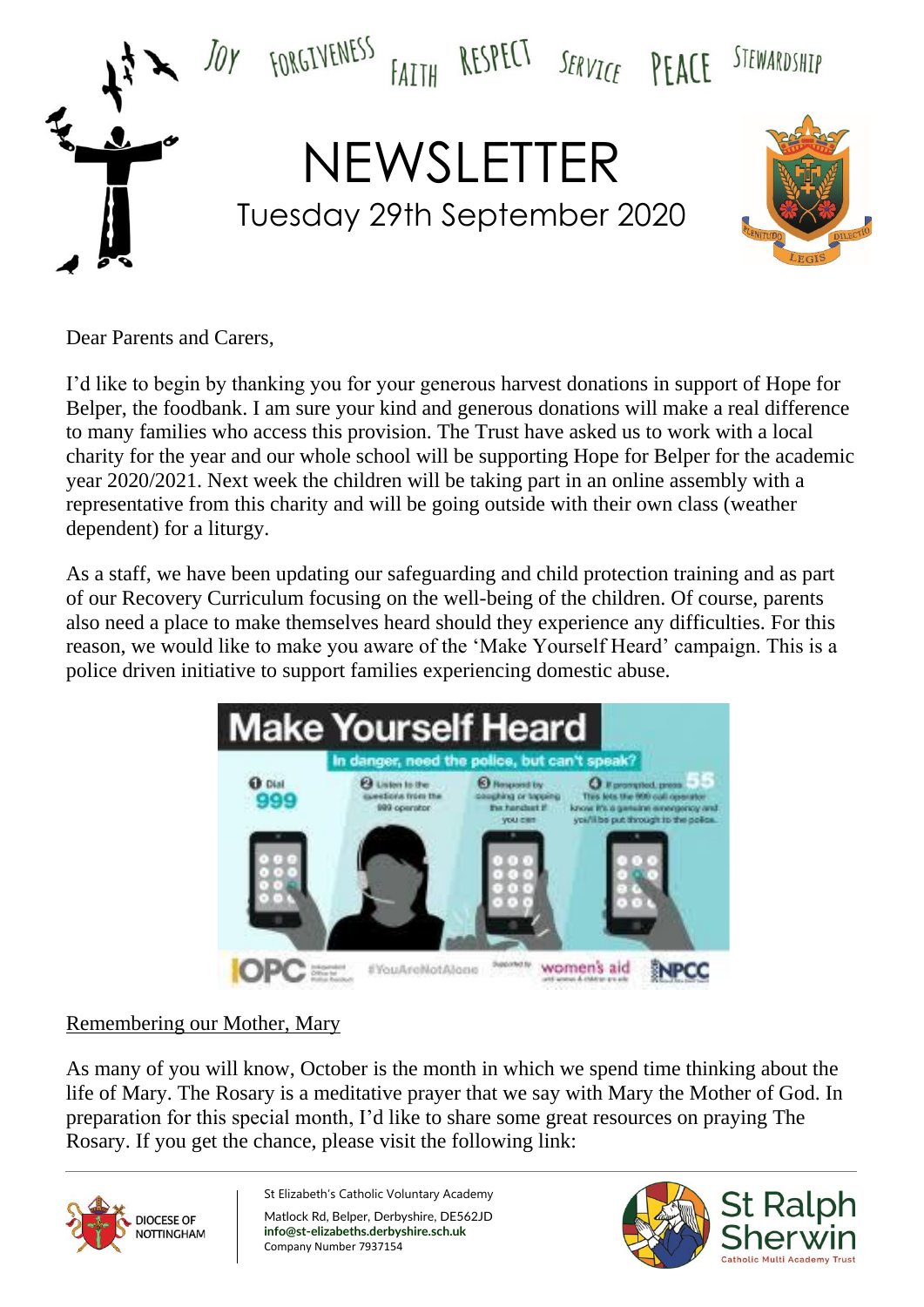www.tentenresources.co.uk/rosary-for-parents and use the password: ROSARY to access them.

## Keeping in touch

Although we are unable to have parents inside the school building, we will be using our class email system to allow for good communication between parents and teachers. Class email addresses are as follows:

## Class [name@st-elizabeths.derbyshire.sch.uk](mailto:name@st-elizabeths.derbyshire.sch.uk)

Class names are: Reception class - Iona, Y1 – Lindisfarne, Y2 – Durham, Y3 – Walsingham, Y4 – Padley, Y5 – Rodsley, Y6 – Canterbury.

For example: padley@st-elizabeths.derbyshire.sch.uk

We will endeavour to answer all emails as quickly as possible, but this has to be balanced with the teachers' first commitment to teaching their class. Emails will be responded to within 48 hours within the working week i.e. any emails received over the weekend will be responded to by the end of Tuesday.

#### Virtual Class Assemblies

In order to maintain the integrity of our bubbles, we cannot yet have parents inside the school building to attend our class assemblies. So that you can still enjoy these events, when it is your child's class assembly, we will send you a link to watch the assembly online. This is of course dependent on the consent of the other parents in your child's class (allowing their child/ren to be filmed). We will never post these acts of worship to our website or on social media. An online consent letter seeking filming permission will be emailed to you on Monday. I would be grateful if you could fill this in online as a matter of urgency.

# Whole School Photographs – Thursday 1<sup>st</sup> October

The children will be having their photographs taken on Thursday 1<sup>st</sup> October. Due to maintaining the integrity of our bubbles and the complex logistics that the system requires, we will **only offer individual photographs** this year and solely to pupils currently at St. Elizabeth's. We appreciate your understanding in this matter.

#### Winter PE Kit

Outdoor PE will still take place during the colder months, but children are allowed to wear black plain jogging bottoms and a yellow sweatshirt with a school logo on (available online from Loopwear). They should also wear their yellow PE polo shirt underneath. Children will require trainers as well as pumps. Please do ensure all items are labelled.



St Elizabeth's Catholic Voluntary Academy Matlock Rd, Belper, Derbyshire, DE562JD **info@st-elizabeths.derbyshire.sch.uk** Company Number 7937154

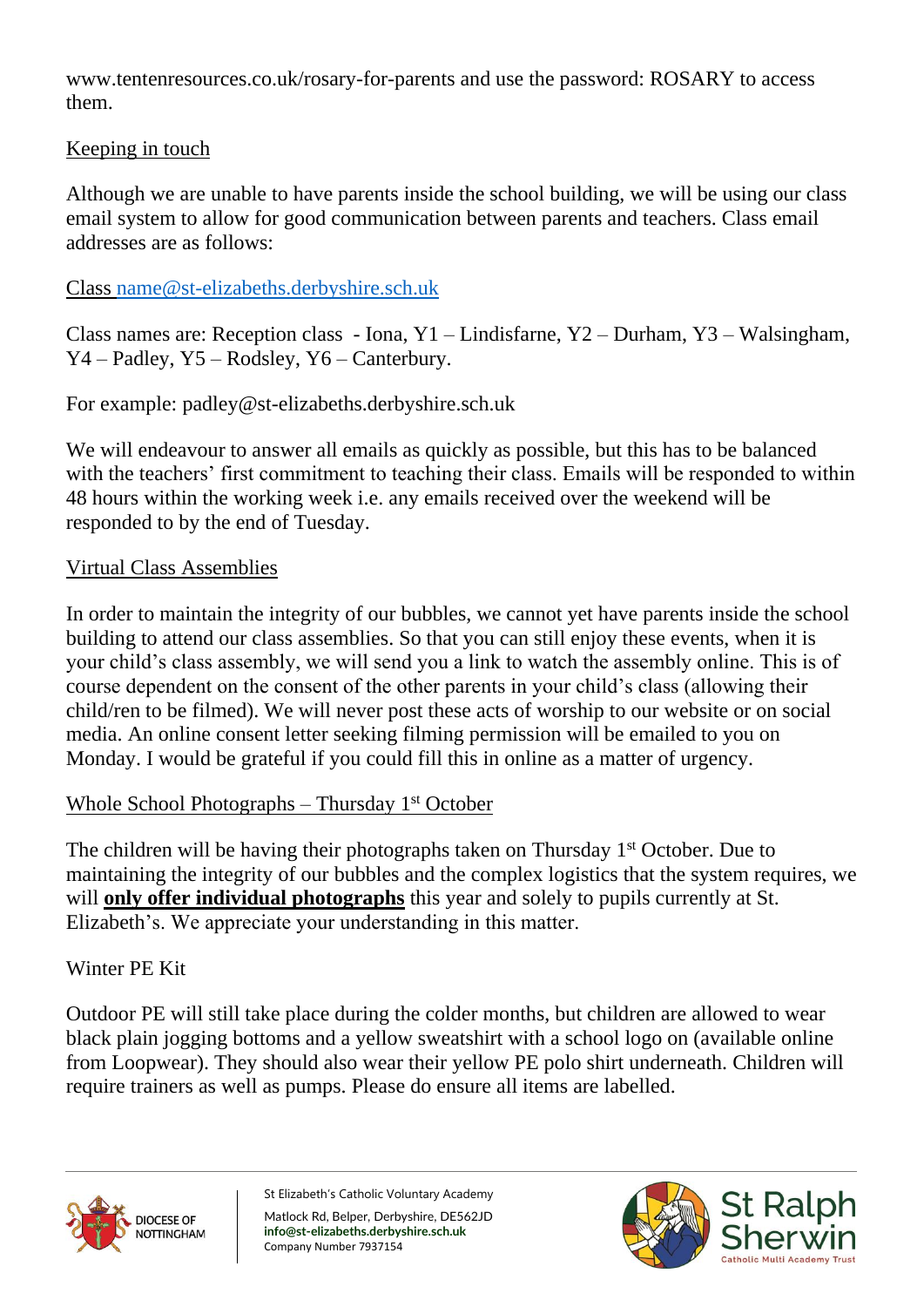# Applying for a secondary place - Year 6 pupils

Applications are open now open and will close on 31st October 2020. To apply visit [https://www.derbyshire.gov.uk/education/schools/school-places/apply-for-a-school](https://www.derbyshire.gov.uk/education/schools/school-places/apply-for-a-school-place.aspx)[place.aspx](https://www.derbyshire.gov.uk/education/schools/school-places/apply-for-a-school-place.aspx) If you cannot access the internet you can apply by telephone on 01629 533190 between 8.00am-8.00pm Monday-Friday, 9.30am-4.00pm Saturdays. You will receive your offer on Monday, 1<sup>st</sup> March 2021.

St Benedict's – will be holding an Alternative Open Evening Event and Year 7 Admissions to St Benedict's For September 2021. Information regarding this will follow shortly. St Benedict's have been over subscribed for the last 5 years so apply now to avoid missing out. You must also complete the supplementary form with all applications. An online copy can be found on St Benedict's admissions page. These must be returned to Ruth Derby at rsdarby@saintben.derby.sch.uk together with a copy of a Baptism certificate, if you are of the Catholic faith, or any further evidence of faith/worship to support your application.

# Termly Learning Conferences (Parents' Evenings)

You can book an appointment to talk to your child's teacher ---------- All appointments will be by telephone. Termly learning conferences will be held on Tuesday 10th November and Wednesday 11th November. Each appointment will be a maximum of 10 minutes.

# Prospective Parents Open Day

We shall be holding a virtual open day for prospective parents on Friday 2nd October. An online tour, videos of our school in action and an MS teams hangout will be available on the day for any questions. Do tell your friends! Flyers and more information will follow shortly.

# Applying for place in FS2 (Reception Class) for September 2021

Parents wishing to apply for a place in FS2 starting in September 2021, can make their application from 9.00am on the 9th November 2020. The National Closing Date is the  $15<sup>th</sup>$ . For further details visit the following guide on Derbyshire County Council's website [https://www.derbyshire.gov.uk/site-elements/documents/pdf/education/schools/school](https://www.derbyshire.gov.uk/site-elements/documents/pdf/education/schools/school-places/how-to-apply-for-a-primary-school-place.pdf)[places/how-to-apply-for-a-primary-school-place.pdf](https://www.derbyshire.gov.uk/site-elements/documents/pdf/education/schools/school-places/how-to-apply-for-a-primary-school-place.pdf) You will receive your offer on the 16<sup>th</sup> April 2021.

Dates for your diary…

Thursday 10th December: Lunchtime Christmas lunch for pupils. You would be very welcome to order a lunch for your child if they are ordinarily sandwiches. Payment, as always, will be via ParentPay.



St Elizabeth's Catholic Voluntary Academy Matlock Rd, Belper, Derbyshire, DE562JD **info@st-elizabeths.derbyshire.sch.uk** Company Number 7937154